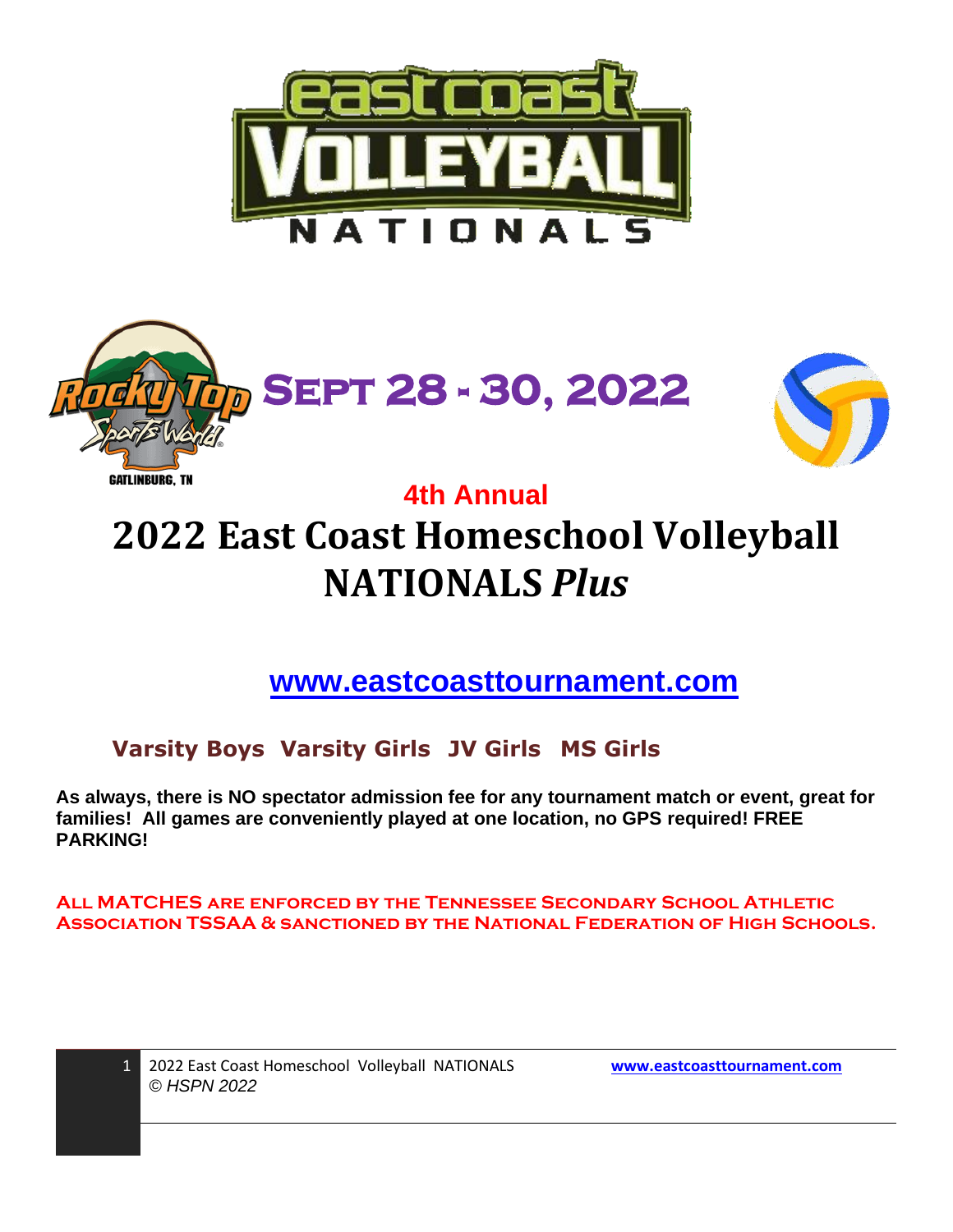

- $\triangleright$  Is there an admission fee? No, by policy HSPN does not charge admission or gate fees.
- > Are coolers allowed inside? You can NOT bring in coolers or food from the outside. However, the spacious parking lot will allow you to tailgate. There is also a Snack Bar inside open for business.
- $\triangleright$  Are there MVP Awards? Yes, for the championship game of each of the highest brackets, the head coach of the winning team will be asked to name the MVP.
- > Does East Coast Nationals have All-Tournament Teams? If AND when some helpers volunteer, we will plan on it!
- > Will there be trainers? Yes, Rocky Top supplies a Certified Trainer.
- $\triangleright$  Is there free parking? Yes, for our event, they have waived parking fees.
- > Is there a document for Rules, Format and Brackets? Yes! Please read the "Tournament Brain" now available on the tournament website.
- > Will there be college recruiters? Yes, many coaches and scouts are regular attenders.
- > How many courts will be in use? Up to 12 courts will be in use at the same time.



What are Pools? ELIGIBILITY RULES? Tournament Format?

**HOW ARE BRACKETS FORMED?** 

## **ASK "TOURNAMENT BRAIN"**



2022 East Coast Homeschool Volleyball NATIONALS © HSPN 2022

www.eastcoasttournament.com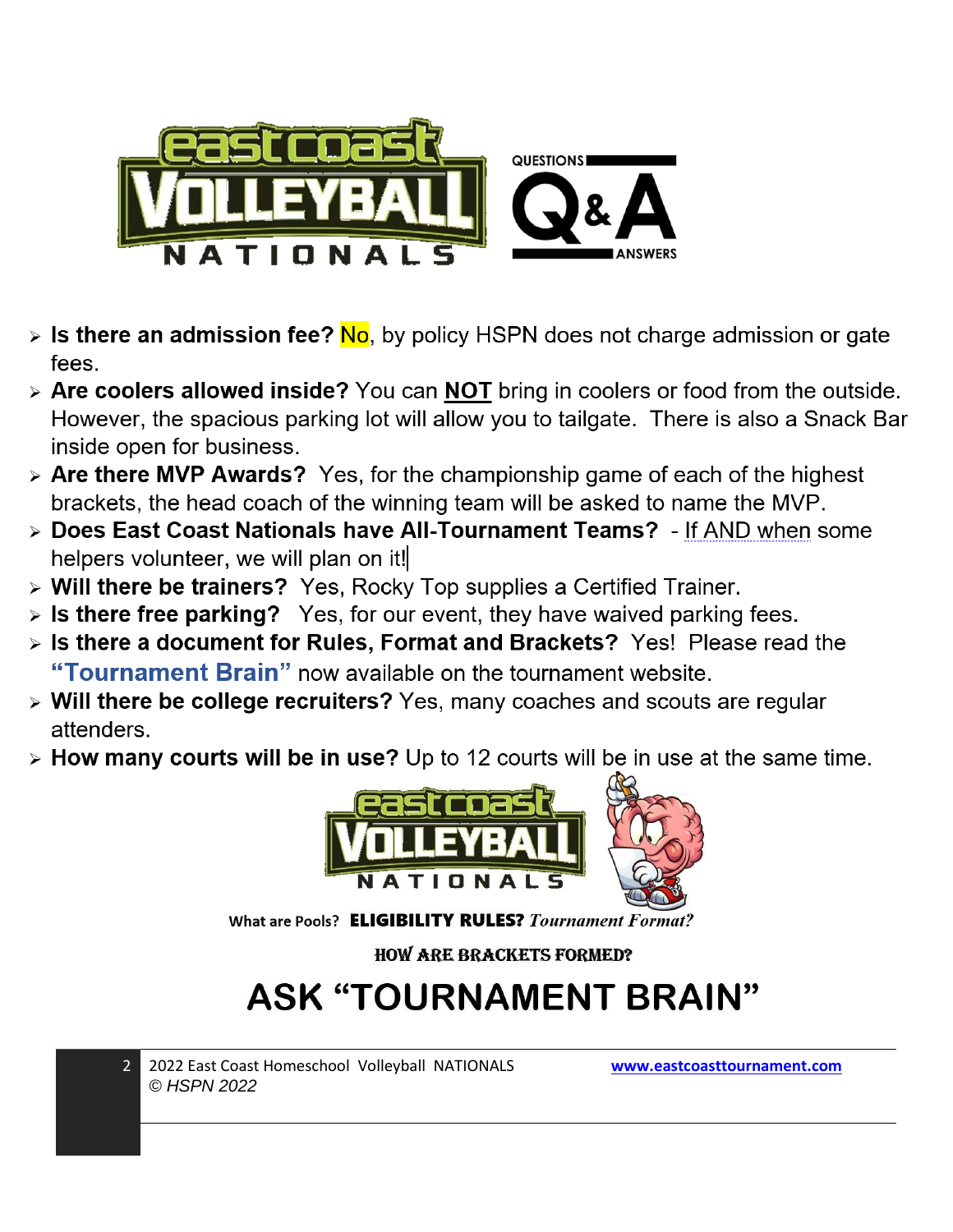



Wed, Sept 28<sup>th</sup>: (Optional Events) Reserve practice courts Coaches /Alumni Pickup Matchups Skills Challenge 2.0

Thur, Sept 29<sup>th</sup>: Pool Play

Fri, Sept 30<sup>th</sup> : Bracket Play

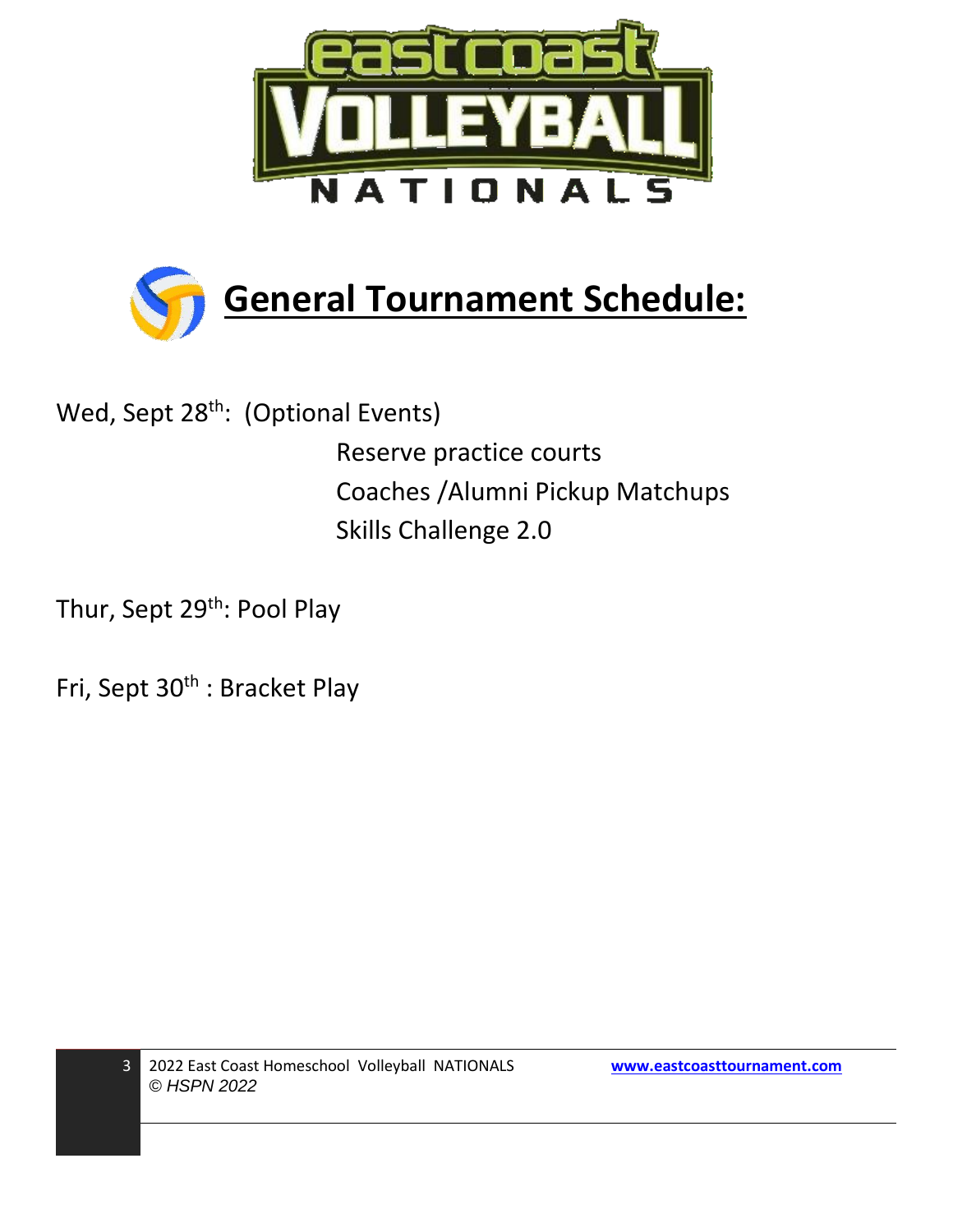

### Registration FEES and PAYMENTS

Each Varsity Team **\$400.00** TOTAL in 2 payments - 5 guaranteed matches Each JV Team **\$390.00** TOTAL in 2 payments - 5 guaranteed matches Each MS Team **\$380.00** TOTAL in 2 payments – 5 guaranteed matches

**\*\* If you are planning to enter 2 teams of the same division i.e. 2 JV teams, you will need to contact us so that we can create an additional second instance for you. Our online registration only allows one type of each team per organization. \*\* TEXT to 540 631 5683**

#### TO HOLD YOUR SPOT:

➢ 1 st payment of \$200 is your **non-refundable deposit** for each team you are registering. Register and pay on-line beginning May 15th **[go here](http://bit.ly/2zsilMi) (after registering, you can mail check to:** 

#### **HSPN | 153 Old Linden Rd | Linden, VA 22642**

(If mailing, please memo or send a note as to which team(s) you are registering.

#### TO BE OFFICIALLY IN THE TOURNAMENT:

 $\triangleright$  Remaining FINAL payment is due by Sep 15<sup>th.</sup>